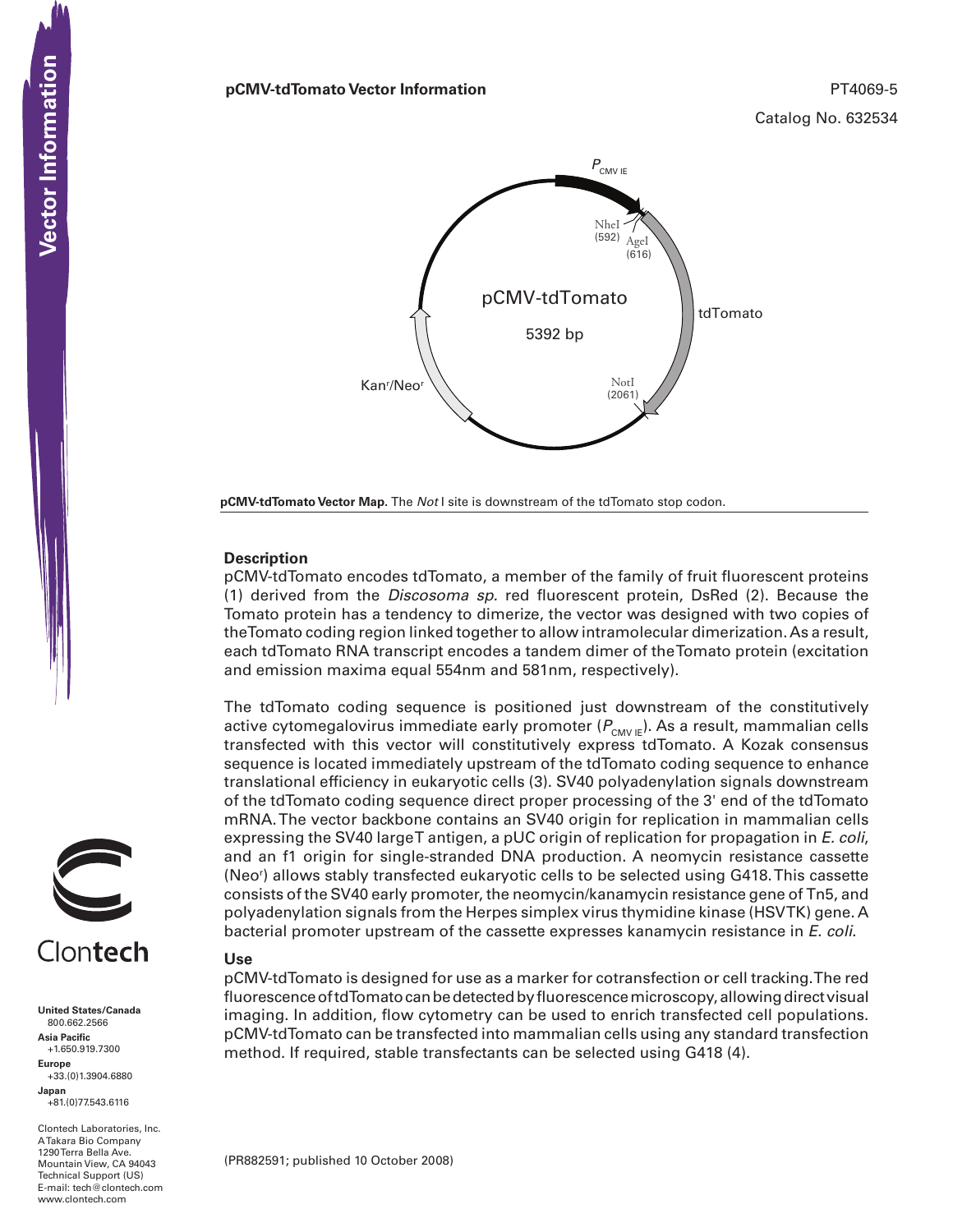### **Location of features**

- $P_{\text{CMVE}}$  (human cytomegalovirus immediate early promoter): 1–589 Transcription start point: 583
	- C→G mutation to remove *Sac* I site: 569
- tdTomato:
	- Kozak consensus translation initiation site: 621–631 Start codon (ATG): 628–630; Stop codon: 2056–2058
- Kan'/Neo' (kanamycin/neomycin resistance gene): Neomycin phosphotransferase coding sequences:
	- Start codon (ATG): 3288–3290; stop codon: 4080–4082

## **Propagation in** *E. coli*

- Suitable host strains: DH5 $\alpha$ , HB101 and other general purpose strains. Single-stranded DNA production requires a host containing an F plasmid such as JM109 or XL1-Blue.
- • Selectable marker: plasmid confers resistance to kanamycin (50 µg/ml) to *E. coli* hosts.
- *E. coli* replication origin: pUC
- Copy number: ~500
- Plasmid incompatibility group: pMB1/Col E1

## **Excitation and emission maxima of tdTomato**

- Excitation maximum = 554 nm
- Emission maximum = 581 nm

#### **References**

- 1. Shaner, N. C., et al. (2004) Nature Biotech. **22**(12):1567-1572.
- 2. Bevis, B. J. & Glick, B. S. (2002) *Nature Biotech.* **20**:83–87.
- 3. Kozak, M. (1987) *Nucleic Acids Res.* **15**:8125–8148.
- 4. Gorman, C. (1985) In *DNA cloning: A Practical Approach, Vol. II.* Ed. D. M. Glover. (IRL Press, Oxford, U.K.), pp. 143–190.

**Note:** The vector sequence was compiled from information in the sequence databases, published literature, and other sources, together with partial sequences obtained by Clontech. This vector has not been completely sequenced.